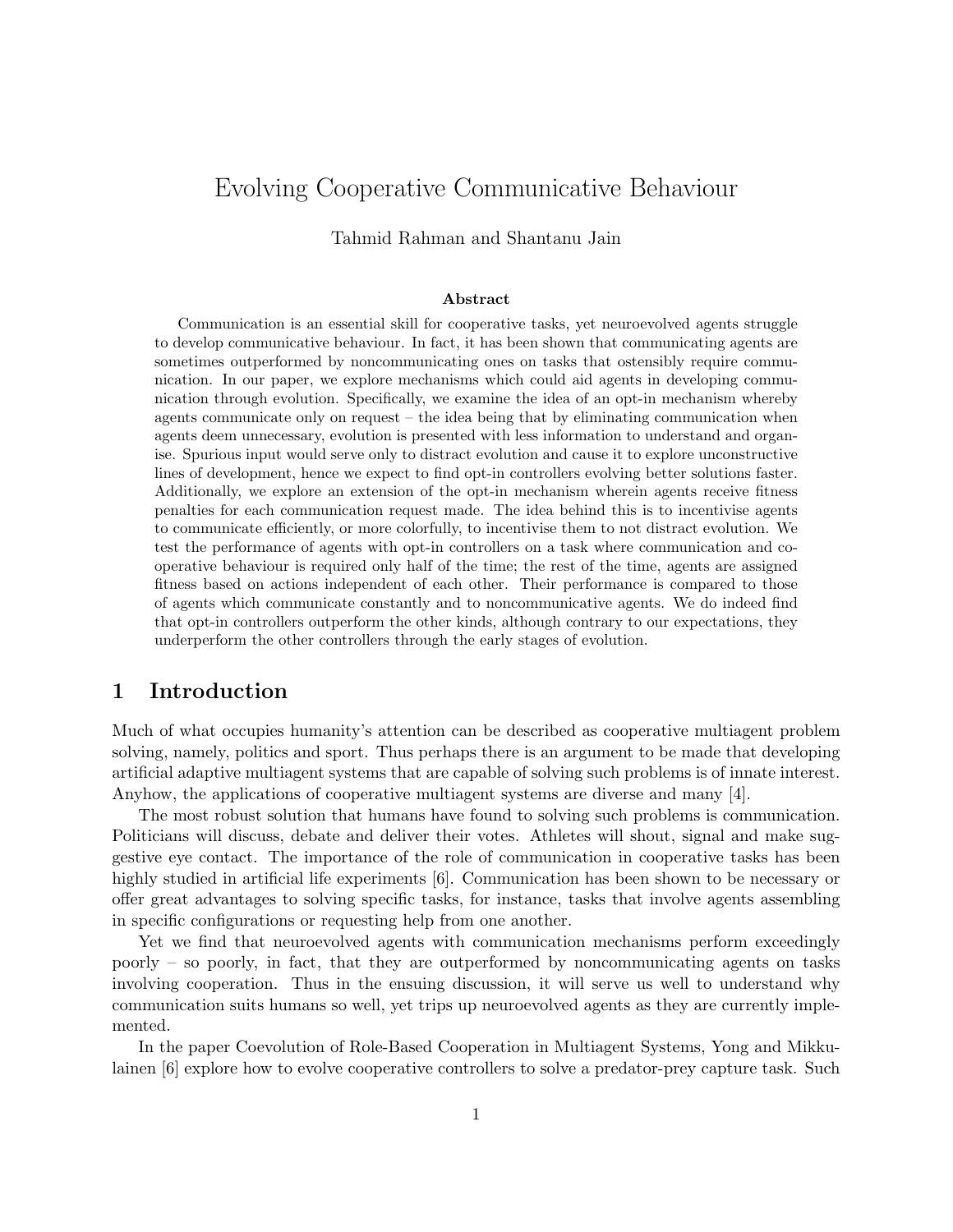tasks involve a group of agents, called predators, attempting to hunt down a pre-programmed prey agent through cooperative and coordinated action. One of their chief and most surprising findings was that communicating agents were completely outperformed by noncommunicating agents on this task; as seen in Figure 1, the noncommunicating agents learned to solve the predator prey task in less than half the number of generations that the communicating agents took.

A reason that this is so surprising is that communicating agents were technically completely capable of mimicking the behaviour of noncommunicating agents in this case. If evolution had simply learnt to set the weights corresponding to the communicative inputs within the neural network architecture to zero, the communicating agents would be functionally equivalent to the noncommunicating ones.

Understanding how it is at all possible that noncommunicating agents solve a task requiring cooperation proves to be informative. The key idea is that an agent is capable of determining information about another agent's actions or position indirectly, through their effect on the environment. For instance, in Yong and Mikkulainen's predator-prey task, the direction in which the prey runs away implicitly reveals actionable knowledge about the other predators. This use of information implicit in the environment is termed stigmergy.



Figure 1: Noncommunicating agents evolve solutions in under half the time [6].

It is hard to believe that stigmergy is so powerful, yet this phenomenon proves quite robust. Stan Franklin gives multiple real life situations in which coordination of multiple agents is achieved without communication [2]. For example, Ghenghis, a six-legged insect-like robot, learned to walk with simply three sensors, two of which indicated pain and one of which indicated pleasure. There was no element of coordination, communication or signalling between the six legs.

In examining the stigmergic approach, the most minimal approach towards communication, one can see what pitfalls evolution steps into with explicit communication. Franklin points out that communication comes with built in computational costs, in that it needs more "architecture and intelligence" [2]. Yong and Mikkulainen similarly highlight that a network capable of explicit communication will require significantly more parameters (such as weights and hidden units). There are very many more moving parts that a network will have to learn to tune [6]. When humans apply communication to problem solving, this is not usually a consideration at all.

A related argument is that evolutionary algorithms (for instance NEAT [5]) have no knowledge of what the input really represents. Through evolution it simply guesses how to connect the inputs to the outputs with sensible weights. The overhead of additional inputs and outputs posed by explicit communication simply presents evolution with too much information to understand and organise through its methodical guesswork alone.

This leads to two lines of thought. One, some forms of representing information may prove significantly easier. It's not at all obvious exactly what an agent should be communicating and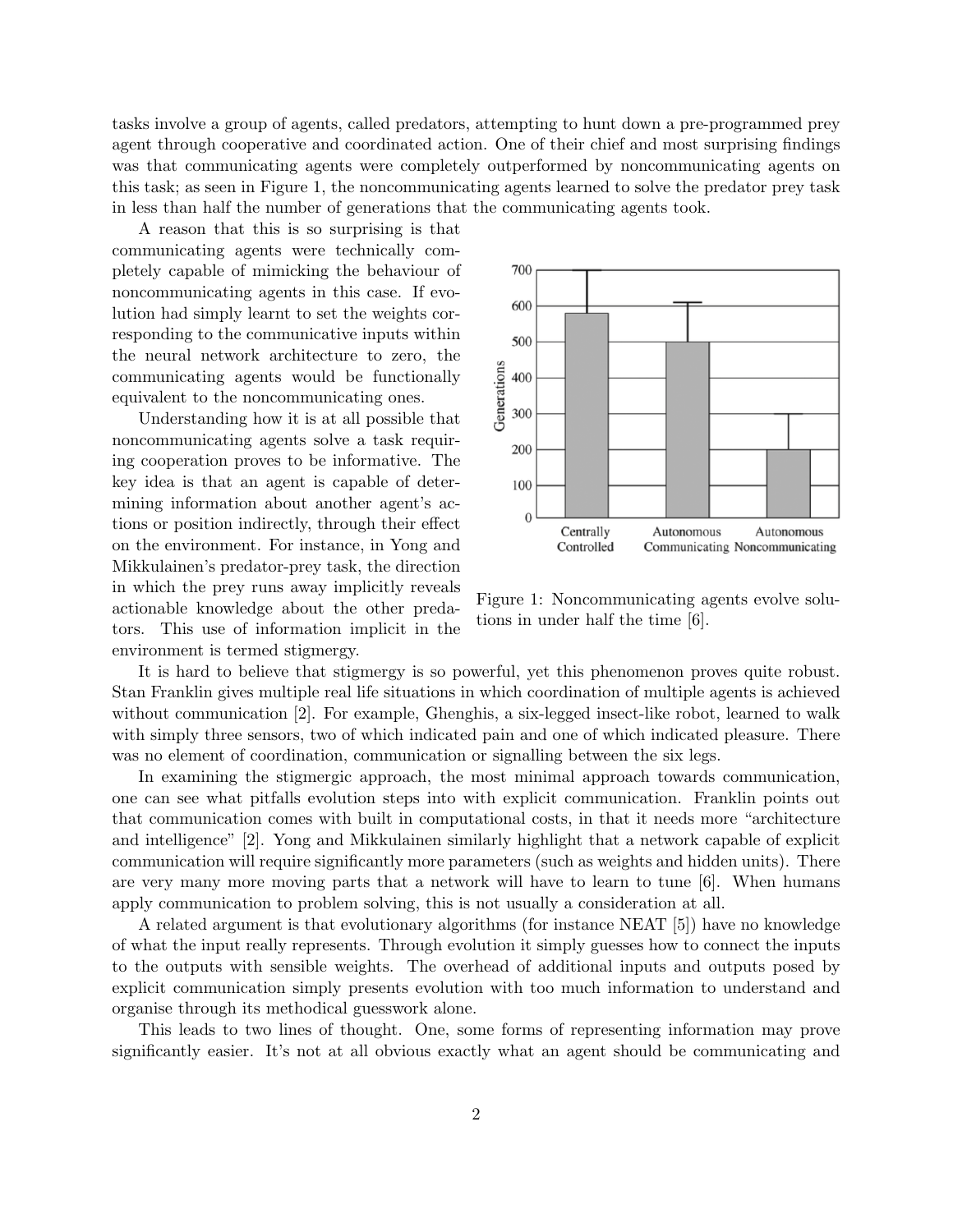what form this communication should take. With each additional dimension of communication, the task becomes that much harder to solve. Perhaps some form of principal component analysis should be applied first. This problem has been studied in the literature. For instance, Jim and Giles [3] investigate a version of the predator-prey task where agents are allowed to communicate arbitrary binary strings – in essence, the freest form of communication. Closer to home, Chang and Worlanyo [1] study a swarm foraging task where agents communicate through frequencies and attempt to learn to interpret these frequencies in meaningful ways.

Second, given that explicit communication necessarily involves overhead, how do we mitigate the effect of all this extra information. Yong and Miikkulainen describe how on their prey-predator task, communicating agents biased towards not communicating perform comparably to the noncommunicating agents. Again, we notice that humans are very good at filtering through extraneous information, helping explain why communication is much more robust as a human strategy. The idea then is that we implement a mechanism to help agents filter information, and tune out unnecessary noise.

In our paper we explore the idea of allowing agents to opt-in to communication. Then we have given the agents the power to deem when it is necessary to communicate and when it is not. Then, by eliminating communication when deemed unnecessary, evolution is presented with less information to understand and organise, helping it focus on exploring constructive lines of development.

Thus when compared against controllers that receive a constant stream of communication on a task where communication is not always necessary and distracts from the objective, we hypothesise that controllers with an opt-in mechanism will achieve superior performance. As the opt-in mechanism reduces the amount of information evolution needs to process, we also predict that these controllers will evolve better solutions faster. Compared to noncommunicating controllers, opt-in controllers will perform better, while constantly communicating controllers will perform worse or at the same level, supporting the findings of Yong and Miikkulainen. Finally, we experiment with controllers that are penalised for requesting communication, and we conjecture that these controllers will learn not to communicate during the parts of the task communication is not required.

### 2 Experiments

#### 2.1 World and Physics

Two agents are located in a circular world of diameter 100 units. Agents move around the world with a maximum velocity of 1 unit per timestep. Agents control themselves through their choice of acceleration, which is capped at a maximum of 0.1 units per timestep square. When an agent collides with the boundary of the world, its velocity is reset to zero. This results in a physics wherein agents have momentum, so their current velocity does constrain their actions.

### 2.2 Fitness

At each timestep agents receive fitness in the range [0, 1]. An agent's fitness score is calculated by averaging fitness over the lifetime of the agent. The world alternates between two modes, individual mode and team mode, at regular intervals of 100 time steps. The two modes are distinguished by the fitness functions applied to the agents whilst the world is in that mode, as specified by Table 1.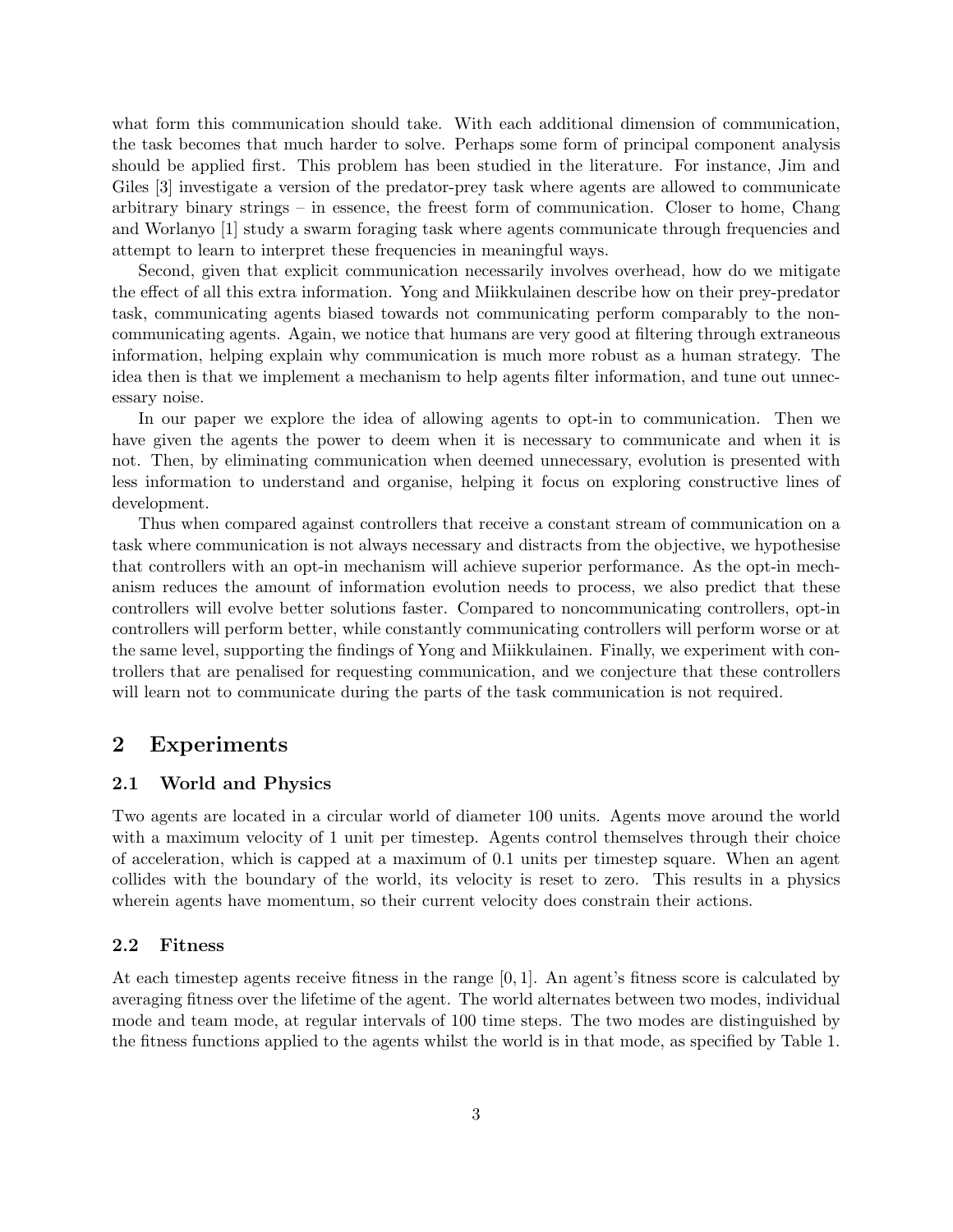| Individual mode: | $1-d$ (agent, goal)                                                         |
|------------------|-----------------------------------------------------------------------------|
| Team mode:       | $0.75 \cdot  v_a \cdot v_b  + 0.25 \cdot d(\text{agent a}, \text{agent b})$ |

Table 1: Fitness functions for individual mode and team mode, where d is normalised distance.

In the individual mode, each agent has a goal point that it is rewarded for being close to. For instance, in Figure 1, the red agent is rewarded for being close to the orange point, while the blue agent is rewarded for being close to the light blue point. In the team mode, agents share fitness based off of the absolute value of the dot product of their velocities and their distance from each other.



Figure 2: World in the individual mode

The goal point for each agent is chosen each time the world switches from team to individual mode. The point is randomly chosen on the boundary of the world, although to reduce the element of luck and the variability of fitness, we ensure that the goal point is between 40 and 65 units away from the agent at the moment it is chosen.

The best way to think of fitness in team mode is simply as a function that is dependent on both the agents' velocities relative to each other and their positions relative to each other. Going a little more in depth, we see agents are rewarded for moving in the same axis as each other (either parallel or antiparallel with the other), and for being as far apart as possible.

Additionally, penalty controllers, discussed in later sections, received a fixed penalty of 0.05 in fitness each timestep they chose to request communication.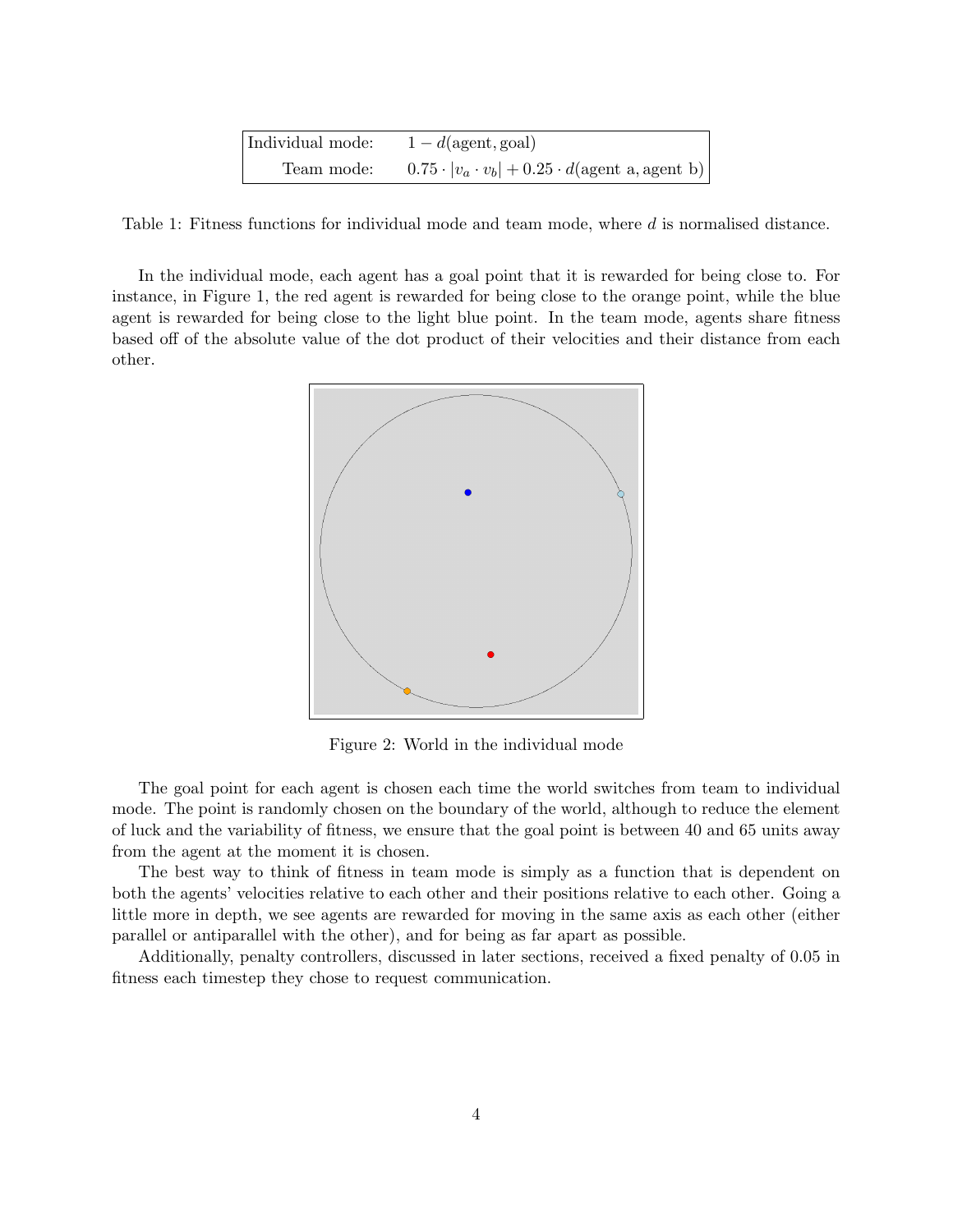#### 2.3 Evolution

Autonomous heterogeneous neural controllers were evolved using NEAT [5]. NEAT, or NeuroEvolution of Augmenting Topologies, is a method for evolving artificial neural networks that acts differently than other genetic algorithms; instead of evolving with a fixed topology, NEAT determines the network topology in addition to the weights. It does so by slowly evolving increasingly complex neural network architectures. The evolution, as usual, prioritizes network architectures and weight set-ups that yield higher fitness scores.

The reason we evolved heterogeneous controllers as opposed to homogeneous ones is we hoped to develop pairs of controllers with strategies that could be asymmetrically dependent on the other's actions: for example, a pair of controllers could learn to let one be a leader, and the other a follower.

Coevolution of the heterogeneous controllers (which we'll call A and B) was implemented as follows. In each generation, an A controller is tested by pairing it with the ten best B controllers from the previous generation. Rather than using the average fitness across all pairings, the fittest pairing is used to determine the fitness of the A controller. B is then similarly evolved. The idea behind implementing coevolution in this way is that we want to evolve pairs of controllers that are attuned to their partner, as we wish for them to develop highly specific communication strategies. A controller with a strategy dependent on its partner responding a certain way will not perform well when its fitness is averaged over all pairings. A good analogy for this coevolutionary process is that of a dance: a controller's fitness is determined by its performance with the partner of its choice. We used a population size of 30, evolved for 40 generations in two different runs. The fitness of each pairing was determined by simulating the world for 10,000 timesteps.

#### 2.4 Controllers

We tested four types of controllers, detailed as follows. Silent controllers operated without communication. Constant controllers had constant communication. Opt-in controllers communicate through an opt-in mechanism that is implemented as follows. The controller has a dedicated output that signals a request for communication. When a controller makes a request, both controllers receive communicative inputs. Penalty controller are opt-in controllers but evolved with a fitness penalty for each request to communicate. They incur a penalty of 0.05 to their fitness for that timestep each time they decide to signal.

Table 2 details the inputs given to each kind of controller. All controllers receive as input their own positions and velocities, the current mode and the location of the goal during the individual mode. Silent controllers are restricted to just these inputs. Constant controllers always receive the positions and velocities of the other agent. Opt-in and Penalty controllers have additional inputs that correspond to the position and velocity of the other agent upon request. The decay input is a measure of time since the last communication request made. A signal resets its value to 1, after which it decays at a rate 0.9 with each time step.

Figure 2 is a visual representation of an opt-in controller that emphasises the idea that the world selectively filters input to the controller dependent on the signal output.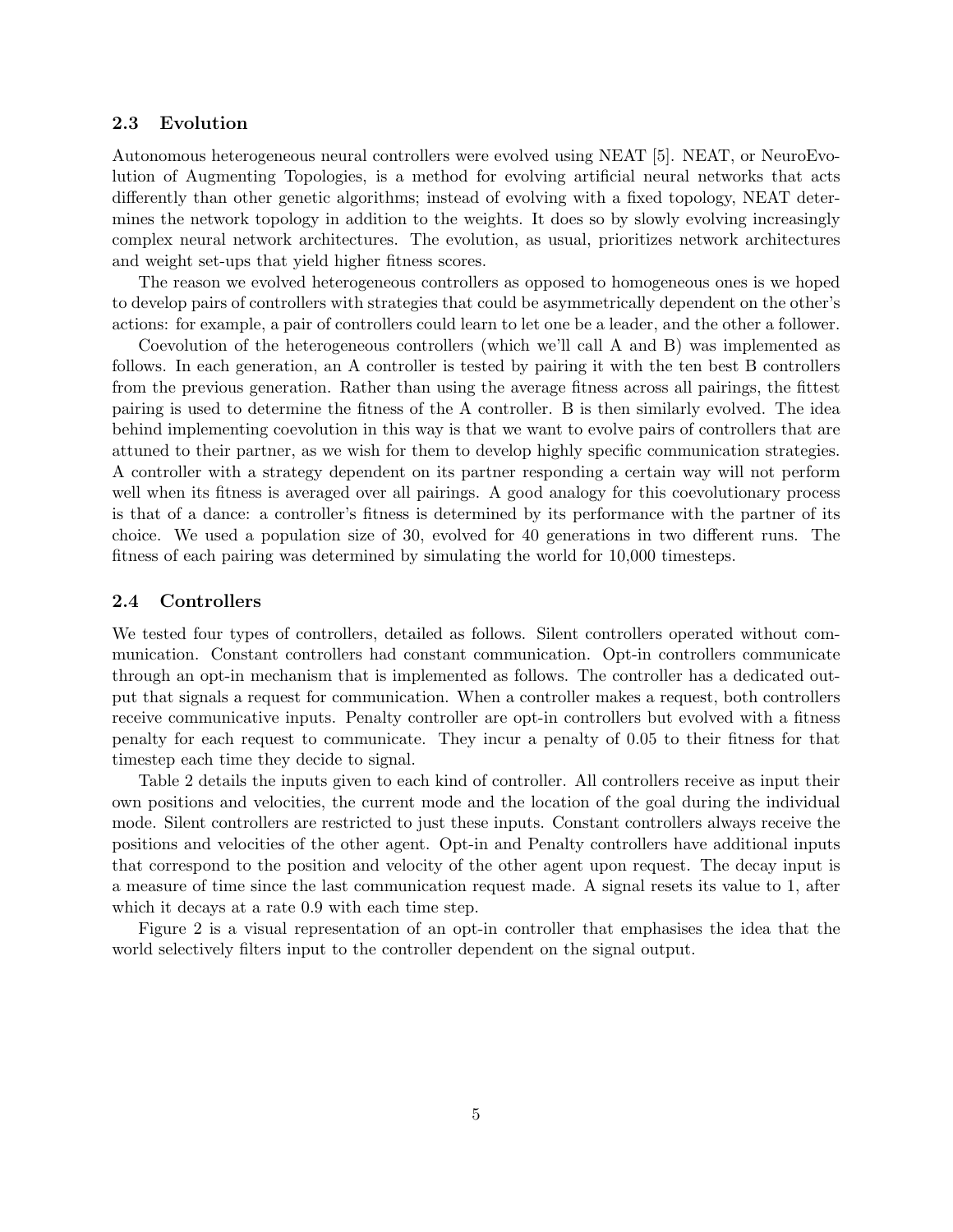| Inputs   | What it Represents                               | <b>Silent</b> | $\vert$ Constant $\vert$ Opt-In $\vert$ Penalty |  |
|----------|--------------------------------------------------|---------------|-------------------------------------------------|--|
| x, y     | position of self                                 |               |                                                 |  |
| vx, vy   | velocity of self                                 |               |                                                 |  |
| mode     | current game mode                                |               |                                                 |  |
| rx, ry   | coordinates of individual goal                   |               |                                                 |  |
| CX, CV   | position of other agent                          |               |                                                 |  |
| CVX, CVY | velocity of other agent                          |               |                                                 |  |
|          | decay   measure of time since last communication |               |                                                 |  |

Table 2: Inputs for each controller. A checkmark indicates the controller had the input, while a dash indicates the controller did not have the input. An o indicates the controller opted into the input.



Figure 3: Inputs and outputs for an opt-in controller.

Table 3 details the outputs of each controller. Agents traverse the world by outputting acceleration along the x and y directions. We implemented an acceleration based movement mechanism as it imbues agents with momentum. Apart from being more realistic, this also makes the task harder for the agents as their current velocity constrains their ability to change position. Opt-in and penalty controllers have the additional signal output. When signal is greater than 0.9, the world interprets it as the agent requesting communication.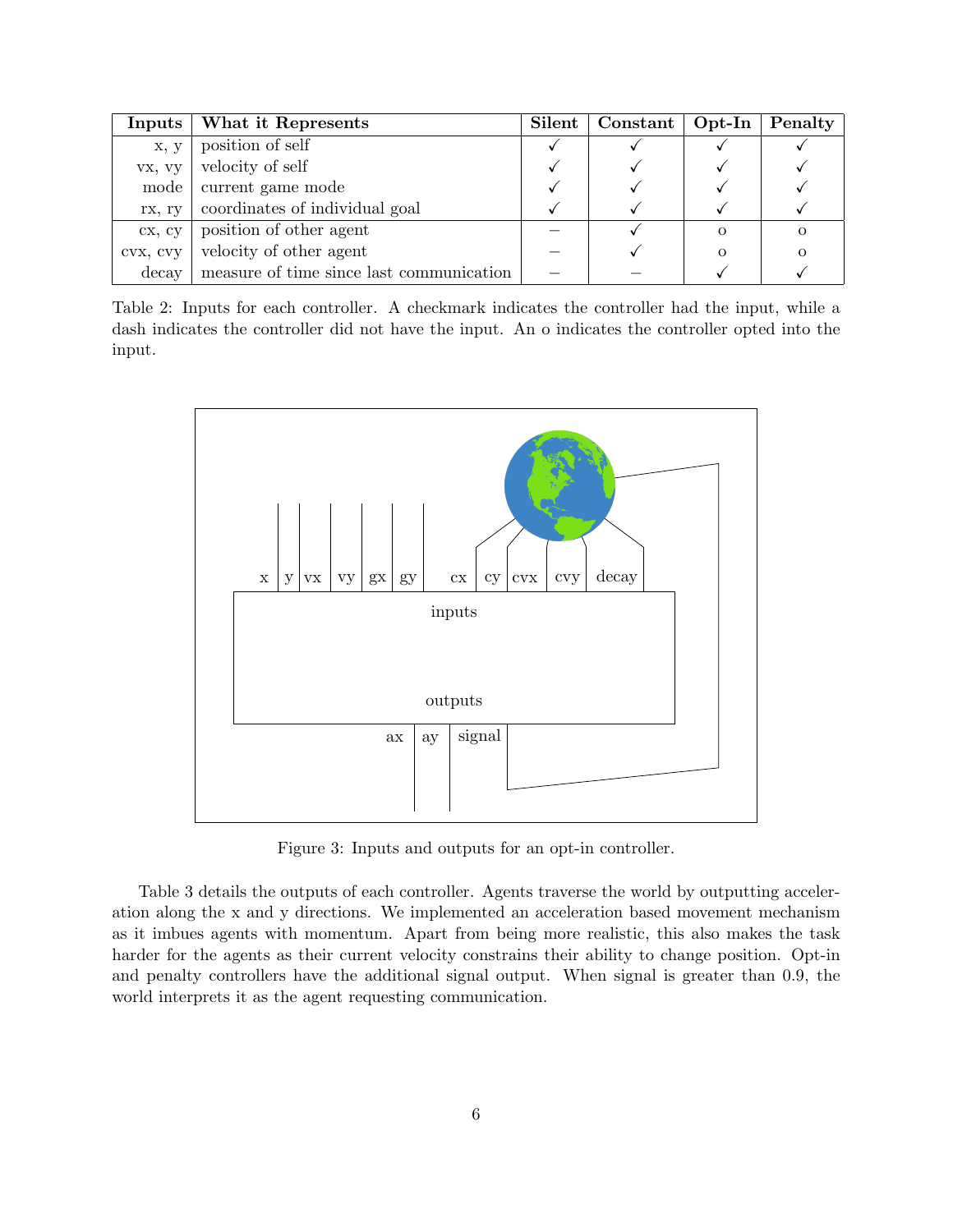| Outputs   What it Represents               | Silent, Constant   Opt-In, Penalty |  |
|--------------------------------------------|------------------------------------|--|
| ax, ay   coordinate accelerations of agent |                                    |  |
| signal   a request for communication       |                                    |  |

Table 3: Outputs for each controller.

# 3 Results

### 3.1 Overall Fitness Scores

For each run, we tested the fittest pairing from each generation over the course of 30 lifetimes, each of 10,000 timesteps. We compare and contrast the data gathered from each of the runs, rather than averaging the two, so that we have a better sense of how the controllers evolved relative to each other. Note that in testing, penalty controllers were not penalised for communication requests, so the fitnesses are in fact comparable.

We analyze the first run. As can be seen in Figure 4, the opt-in controller achieved the highest overall fitness. The constant controller fared roughly equally to the silent controller. The penalty controller scored similarly to the constant and silent controllers, albeit a bit worse. Furthermore, the silent controller was quickest to evolve an effective solution to our task.



Figure 4: Results from the first run.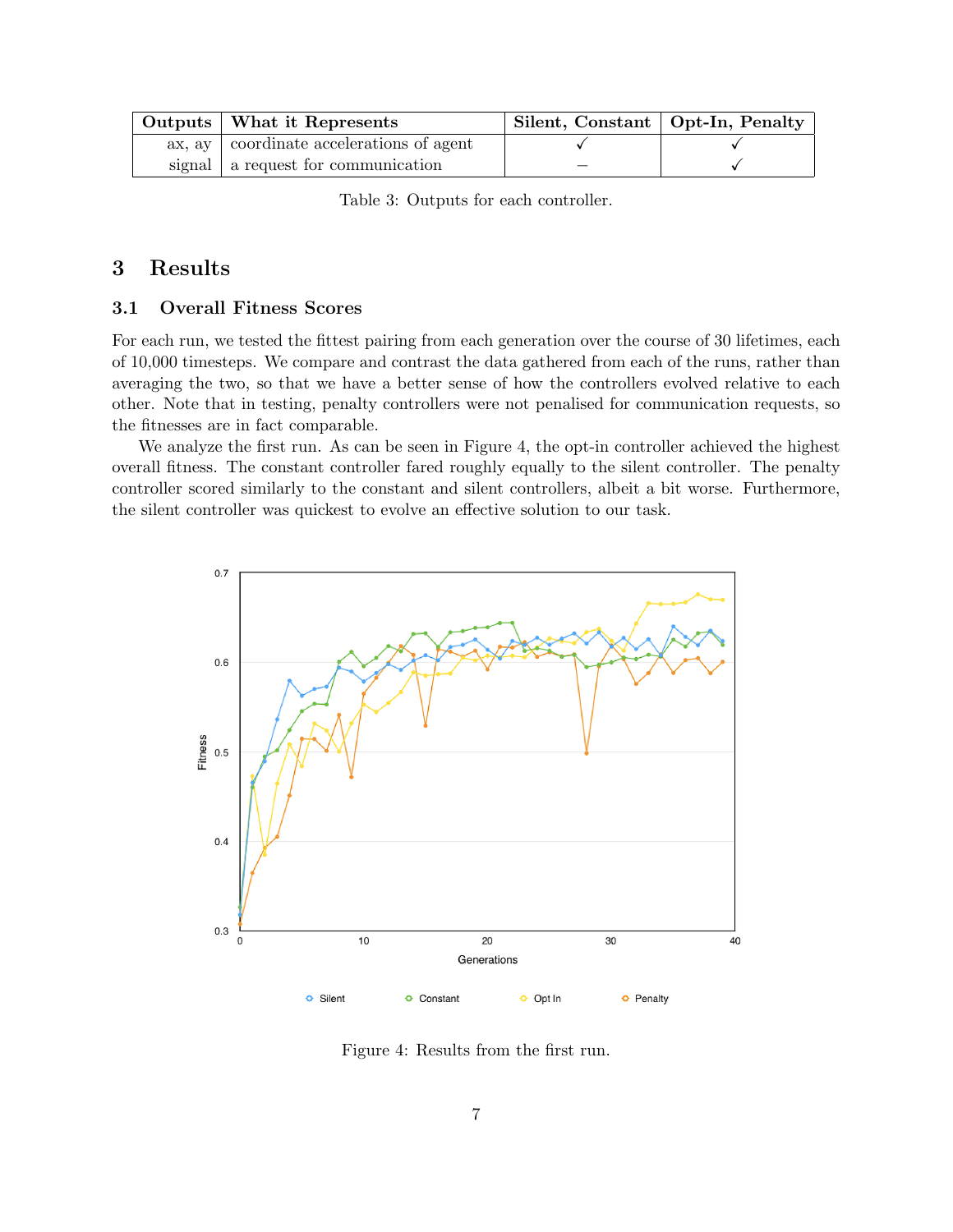In the second run, as can be seen in Figure 5, the results are very similar. Once again the opt-in controller achieves the best performance and the silent controller evolves better solutions faster. The penalty controller once again performs the worst.



Figure 5: Results from the second run.

#### 3.2 Analysis of Behavior

In the first run, the controllers across the board were able to navigate close to the goal points during the individual mode. However, during the team mode, we observed varying behavior. The silent controllers consistently settled into a clockwise loop during the team mode. This tacit agreement often performed alright on the component of the fitness related to velocities. However, the agents with these silent controllers tended to get very close to each other. The opt-in controllers generally circled each other but kept a large radius, and signalled almost constantly, about 90% of the time in both modes. The constant controllers displayed similar behavior to the opt-in controllers. The penalty controllers often acted chaotically, without any signs of higher purpose. Interestingly, the penalty controllers gradually learnt to never signal over the course of the run, functionally performing as silent controllers. This is likely because the penalty they received was around the margin of difference between their fitness and that of the silent controllers.

In the second run, controllers once again exhibited similar behavior during the individual mode, being able to navigate close to but not always exactly towards the goal points. Once more, we observed diverse behaviour in the team mode. The silent controllers would hug the perimeter,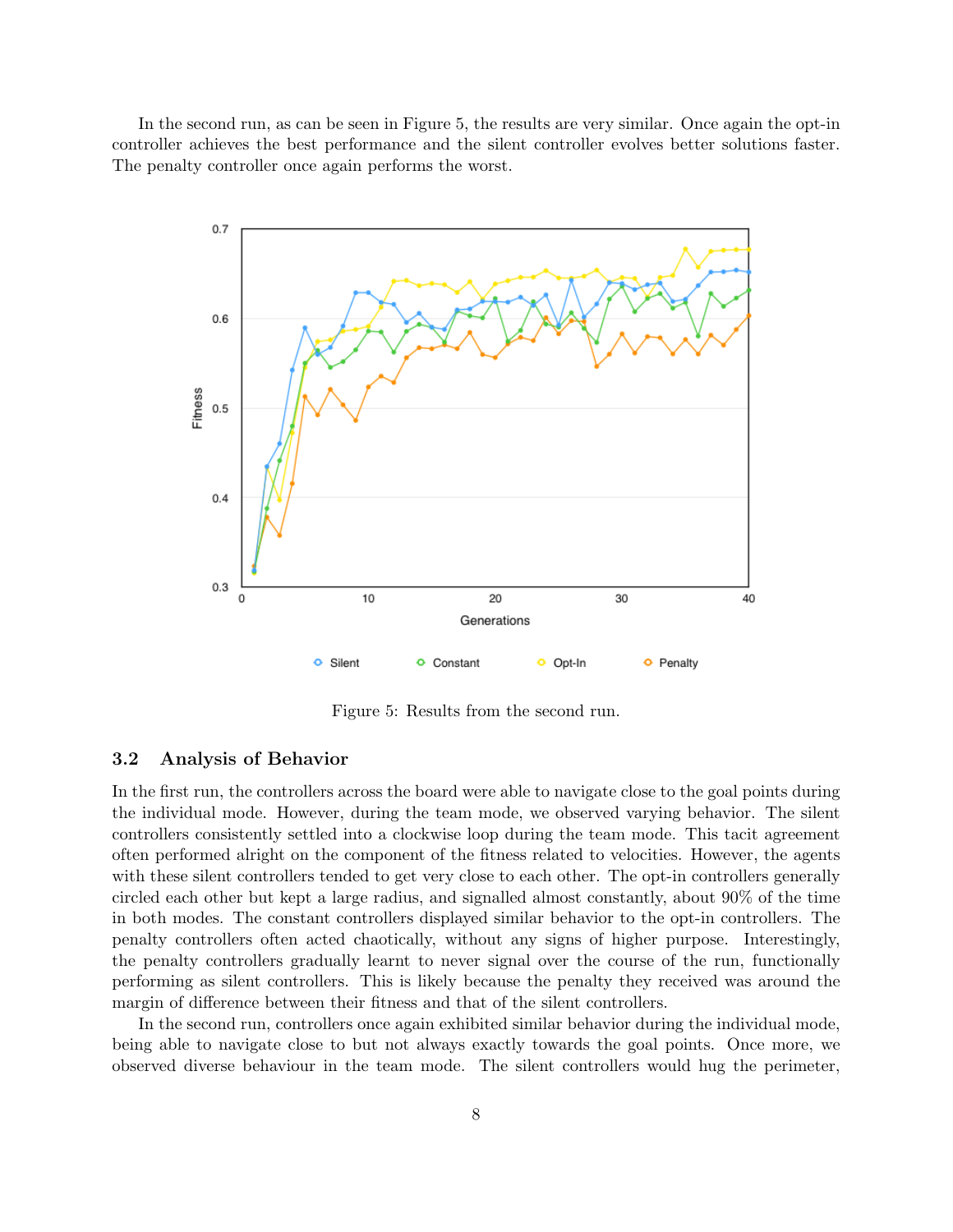often ensuring separation between the two. Opt-in controllers circled each other while keeping a large radius, with one of the agents consistently staying closer to the center. Constant controllers often settled into circling motions, but performed poorly in terms of the distance between each other. The penalty controllers performed very badly comparatively, being outperformed at every point in evolution, though this time the controllers from the final generation signalled most of the time in both game modes.

There was no clear evidence that the signalling corresponded to the game modes, which is what we were testing for. In fact, with the penalty controllers in the second run, in earlier generations sometimes the opposite of the expected signalling behaviour occurred, with more signalling in the individual mode than the team mode. The signalling behaviour changed pretty drastically between generations, even at the end of the run. This may explain why the penalty controllers performed poorly through the run.

### 4 Discussion

We find that all agents perform respectably on the individual mode, always heading towards their goal, and usually staying within the vicinity of the goal once reached. In the team mode, on the other hand, we find none of the controllers achieve clearly dominant behaviour. However, the results do support some of our hypotheses. Opt-in controllers did in fact outperform both silent and constant controllers. As predicted, and in support of previous results, we found that silent and constant controllers performed comparably, with silent controllers having a small upper hand.

The fact that all controllers performed largely within the same fitness range indicates that our task may need revision, in order to better distinguish good solutions from average solutions. Additionally, the task was designed to necessitate communication half the time. However, the fact that noncommunicating controllers were able to stumble upon a tacit strategy that performed well may indicate that the task is largely solvable without communication, and so may need revision. If this were the case, then giving the controllers the ability to communicate at all would be burdensome. Derandomising the task (although we did limit the degree to which luck could affect fitness) may also prove more robust results, although preliminary experimentation indicated that these systems were much easier to game – that is, achieve good results without communication. For instance, we saw agents predicting the location of the goals.

The other important highlight of the results is that silent controllers evolved faster than optin controllers in both runs. This directly relates to the idea behind this experiment: the added infrastructure required by communication gives the neural network a lot more information to have to try to interpret. Opt-in controllers required even more infrastructure than constant controllers (in terms of inputs and outputs), and this fact most likely slowed their evolution. This in fact suggests that opt-in controllers could have achieved a bigger differential in performance if we had let them evolve for more generations.

We observed that penalty controllers performed consistently the worst out of the different types of controllers. A reason for this could be due to our choice of the fitness penalty incurred for communication. The difference in performance between penalty controllers and constant and silent controllers was on the order of the penalty incurred for communication per timestep. Therefore a penalty controller choosing not to communicate and becoming functionally equivalent to a silent controller would dominate a communicating penalty controller. We didn't lower the fitness penalty incurred as that would put the penalty within the fitness range produced by random variation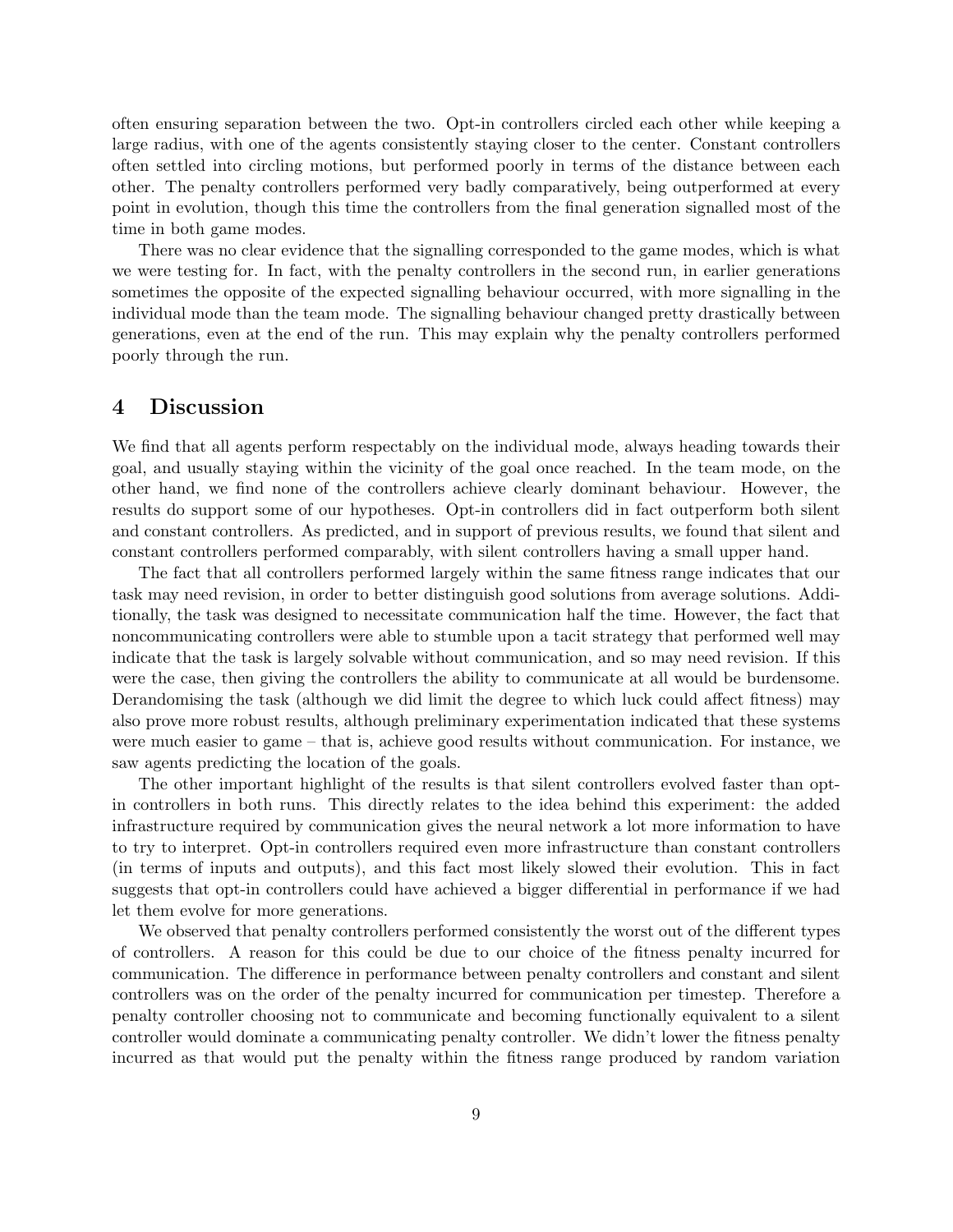between lifetimes. This suggests that we need a more robust fitness function that produces greater difference. Alternatively, we could penalise communication more creatively. For instance, if a controller chooses to communicate, we compare its outputs with and without communication, and penalise it proportional to the difference in the outputs. This could teach the controller to request communication only when it is actionable. However, this could also just cause it to behave erratically every time it requests communication.

It is also possible that our choice of implementation of coevolution was not optimal. Rather than pick a partner at every timestep, it may have been better to evolve specific pairs of agents from the very start. This would also have been less computationally intensive, and would have allowed us to carry out more runs, for more generations. Consistent results over more runs would help clarify the significance of these results. However, we were constrained by the limitations of the NEAT library we used for evolution.

Finally, our choices for the communicative inputs may have been overbearing. It is possible for example that not providing velocities or providing relative positions could have improved performance. However, this relates back to the vein of thought of Jim and Giles, Chang and Worlanyo, as discussed in the introduction. It is hard to predict a priori the type and amount of information that will be most useful for communicating agents.

# 5 Conclusion

We find that the idea of allowing controllers to decide when they want to communicate is an interesting one. Humans excel at distinguishing signal from noise, and giving neuroevolved agents a similar ability to tune out helped them achieve superior performance on a task that only sometimes required communication.